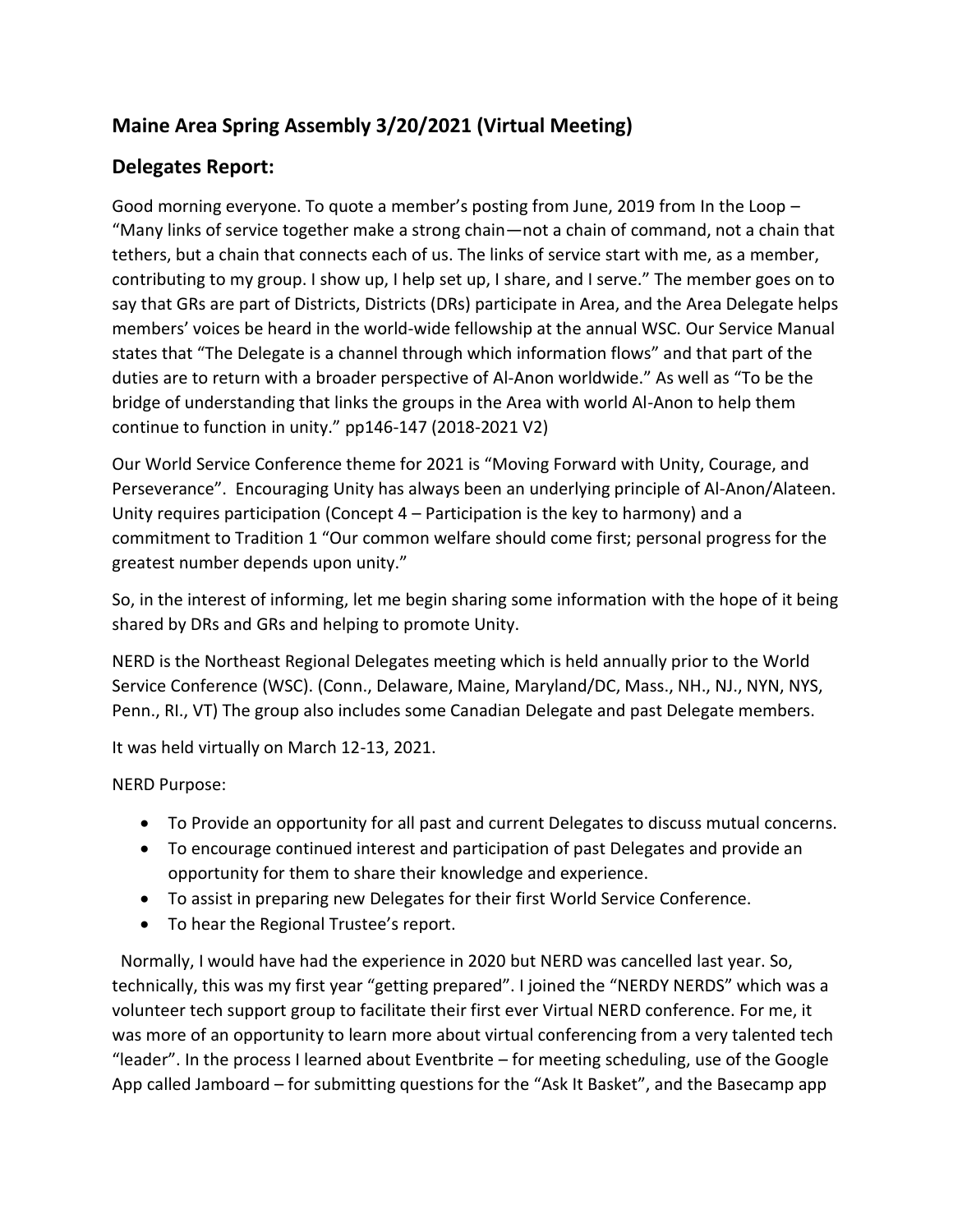for communicating and keeping each other (the NERDY NERDS) informed. Believe me, I really had to invoke my inner Gumbie!

NERD Agenda items which are similar to WSC include presenting a personal 2-minute bio (service story), each Delegate sharing 2-minute area highlights, contributing to Hot Topic discussions, presentation of ThtForce/TskForce work, presenting of motions, and voting. These were helpful since last year's WSC Agenda was so greatly modified and much of it took place on AFG Connects so the feel and flavor of a "real" conference was missing. The spiritual speaker for NERD was our own Jennie M. The talk was very inspiring. The program also included a power point presentation from the Northeast Regional Trustee which was very informative. I hope to share some of it at Delegates Assembly.

Speaking of Trustees, each year, three Trustee at Large and three Regional Trustee positions become available through rotation of leadership. In 2021 the BOT will seek applicants from US Northeast (that's us!) to begin serving after April 2022 WSC. Regional Trustee applicants must be approved by the Area process and their resumes are submitted by the Area Delegate. Trustees at Large apply directly and personally. Each Area within a Region may submit one candidate for Regional Trustee. The application deadline is August 15, 2021. Contact Sonya or me if you feel a Higher Power nudge and are qualified and willing to serve. There is also an opportunity to serve on the Executive Committee for Real Property Management (ECRPM). You can contact me at [Delegate@maineafg.org](mailto:Delegate@maineafg.org) and I will send qualification requirements for any of the positions to anyone interested.

2020 WSO Finances: Literature sales down. Historically 59% of total revenue. In 2020 = 31% However, the Special Appeal letter sent out = \$3,295,721.00 = 56% of revenue for 2020. The members generous response coupled with the decrease of WSO expenses (no travel, hiring freeze, some furloughs, cancelling conference, etc.) helped significantly. The final audited budget report will be shared after the April WSC. Thank you so much for your generous support.

The 2020 WSC Summary will be reviewed at WSC so information from that 42-page document will be shared later this year. It contains some exciting information. Stay tuned!

In addition to some pre-conference preparatory virtual meetings, I attended one of the 4 Virtual Town Halls that the WSO presented. In 2020 there were an additional 209 permanent electronic meetings established with 17 being within the newly launched Mobile App. The total number at the time of the VTH was 489 electronic meetings. The Electronic Meeting Work Group (EMWG) will be presenting their task force work and recommendations at conference. They are working toward being able to register as groups with GRs and becoming part of the WSC Structure. There are many unanswered questions to bediscussed and worked through as they move forward to try and meet their goal.

The conference reading material is being provided on a weekly and sometimes daily basis – there is a lot of reading and preparation but the scope of work being done in working to fulfill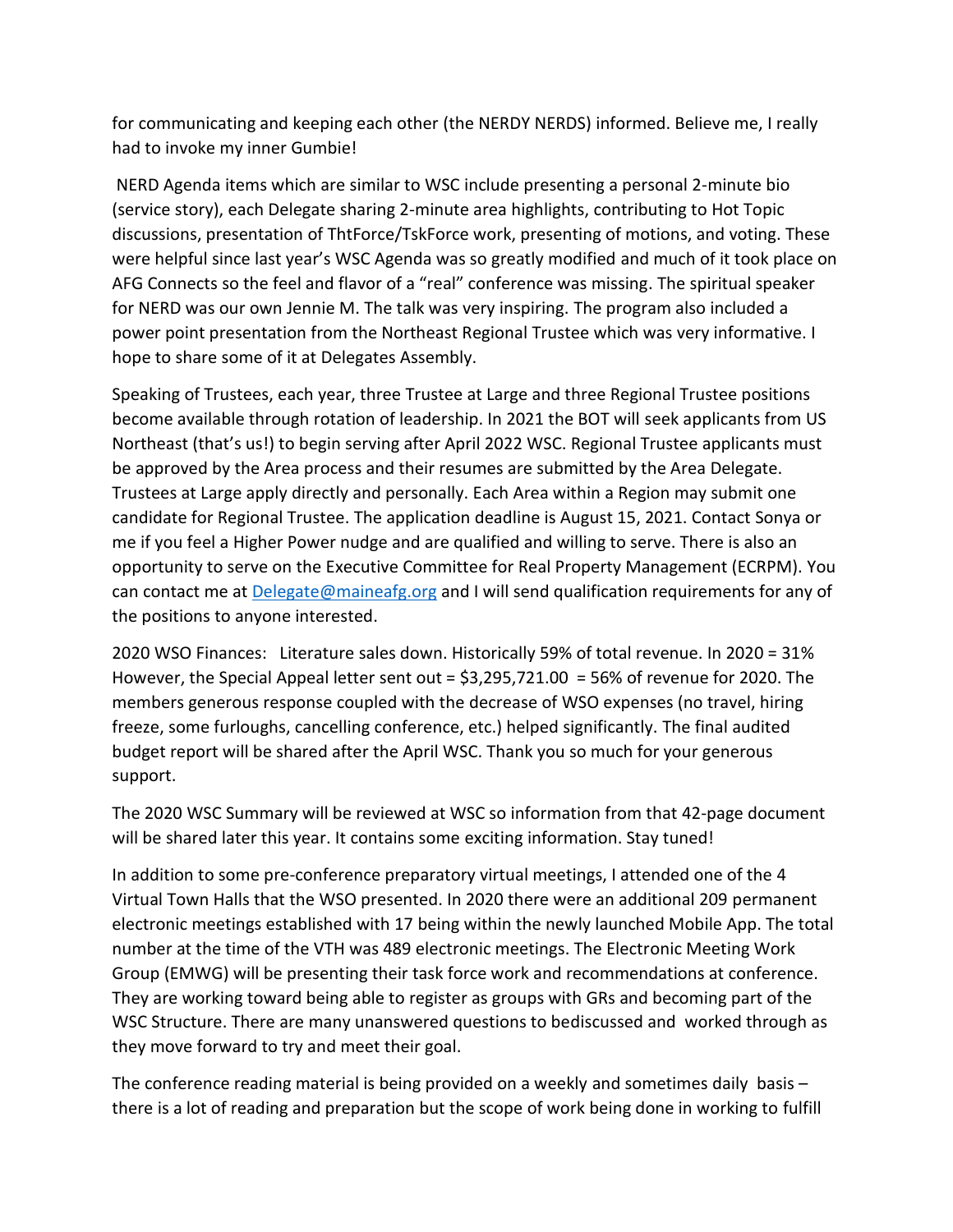Al-Anon's primary purpose of reaching out to anyone, anywhere who is affected by the family disease of alcoholism is truly amazing. I am in awe of the energy and dedication of those many volunteer and few salaried WSO workers who serve all of us.

This year's WSC is a 5-day noon to 8 or 9 PM (with breaks) virtual conference—along with additional AFG Connects work – more like the real thing!

I have met my Delegate mentee – she is Peggy D from East Texas. We have emailed and had a Zoom "in person" meeting.

I have my Thought Force assignment for 2021— Diversity Today. We have our charge and the list of resources to use and will begin our work after the April WSC.

My 2020 Task Force presentation is on the last day of conference – Conflict Resolution – which I will be able to share at Fall Assembly (or perhaps before). We created what we think are some useful skits as a resource for Groups, Districts, and Areas. Can't wait for you to see our work. It was a wonderful experience getting to know and work with the Task Force members. The nearest and dearest to me is from California and was the spiritual speaker at my recent home group 40<sup>th</sup> Anniversary meeting.

I have included some additional highlights from the January COB letter FYI but will request that you look them over and contact me with any questions at  $dee$  delegate @maineafg.org.

My Hope for our Area in 2021 is that we can work together to strengthen our links of service and "Move Forward with Unity, Courage, and Perseverance."

Well, that's all for now. I want to thank you once again for this precious opportunity to serve the Maine Area.

Rae Lane

Maine Delegate/Panel 60

## **Highlights from January 2021 COB Letter:**

The Purpose of the COB letter is to update with some information from the January Board Week meetings. Included are updates from the Policy Committee, Conference Leadership Team, and a Financial Update from the Treasurer. Some of the information will be discussed and more revealed after the April 2021 WSC. Stay tuned for Delegates Assembly in May.

- In the unprecedented year of 2020, Literature sales were exceeded by donations for the first time, thanks to the membership's generosity. Donations were "overwhelming" and "beyond what (WSO) had imagined". Contributions amounted to over \$3 million – an unaudited \$3,295,720 resulting (along with WSO's decrease in expenses) a revised budget surplus of \$509,190 (again unaudited).
- 2020's cancelled 'Road Trip! You and Your Board Connect' event will be held on Oct 23<sup>rd</sup> in Cleveland, OH. I hope to attend to join the BOTs and the Executive Committee